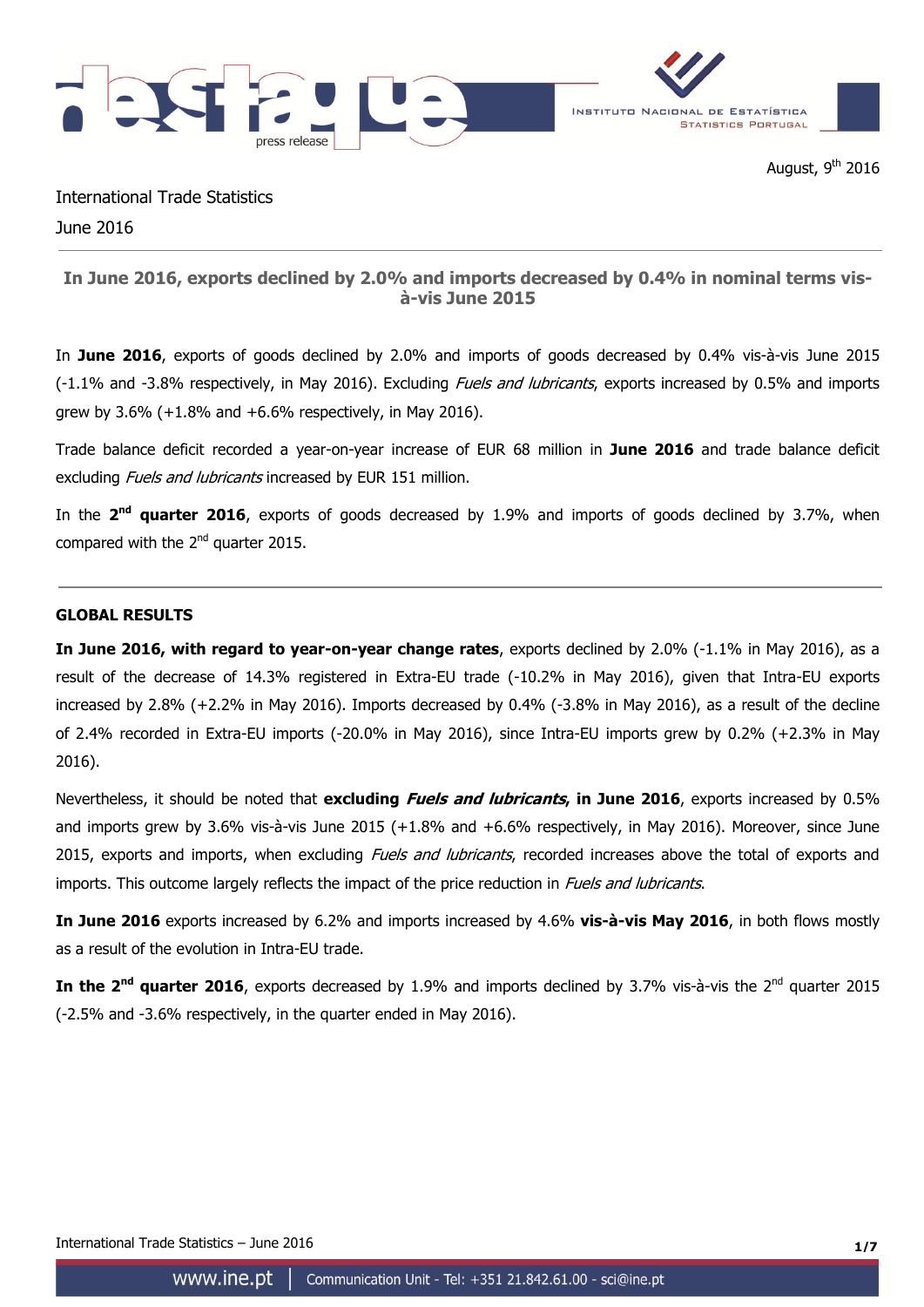

INSTITUTO NACIONAL DE ESTATÍSTICA **STATISTICS PORTUGAL** 

| <b>EXPORTS</b> |                                                                                                                                                                                                                     |                                                                                                                                        |                                                                                                   |                                                                                                     |                                                                                                                                     |                                                                                             |                                                                                                     |                                                                                     |
|----------------|---------------------------------------------------------------------------------------------------------------------------------------------------------------------------------------------------------------------|----------------------------------------------------------------------------------------------------------------------------------------|---------------------------------------------------------------------------------------------------|-----------------------------------------------------------------------------------------------------|-------------------------------------------------------------------------------------------------------------------------------------|---------------------------------------------------------------------------------------------|-----------------------------------------------------------------------------------------------------|-------------------------------------------------------------------------------------|
|                |                                                                                                                                                                                                                     | <b>TOTAL</b>                                                                                                                           |                                                                                                   |                                                                                                     |                                                                                                                                     | <b>TOTAL EXCLUDING FUELS AND</b><br><b>LUBRICANTS</b>                                       | <b>TOTAL</b><br><b>QUARTER ENDED IN:</b>                                                            |                                                                                     |
| <b>YEAR</b>    | <b>MONTH</b>                                                                                                                                                                                                        |                                                                                                                                        | <b>GROWTH RATE (%)</b>                                                                            |                                                                                                     |                                                                                                                                     |                                                                                             | <b>GROWTH RATE (%)</b>                                                                              | <b>GROWTH RATE (%)</b>                                                              |
|                |                                                                                                                                                                                                                     | € Million                                                                                                                              | Year-on-<br>year                                                                                  | Month-to-<br>month                                                                                  | € Million                                                                                                                           | Year-on-<br>year                                                                            | Month-to-<br>month                                                                                  | Year-on-year                                                                        |
| 2014           | MAY<br><b>JUNE</b><br><b>JULY</b><br><b>AUGUST</b><br><b>SEPTEMBER</b><br><b>OCTOBER</b><br><b>NOVEMBER</b><br><b>DECEMBER</b>                                                                                      | 4 0 7 9<br>4 1 8 3<br>4 4 8 1<br>3 2 3 5<br>4 0 67<br>4 6 3 7<br>4 1 2 5<br>3 6 9 1                                                    | $-3.9$<br>6.3<br>2.4<br>$-2.5$<br>3.4<br>9.4<br>$-0.9$<br>3.9                                     | 5.1<br>2.5<br>7.1<br>$-27.8$<br>25.7<br>14.0<br>$-11.0$<br>$-10.5$                                  | 3848<br>3735<br>4 1 1 5<br>2869<br>3742<br>4 2 5 0<br>3 7 4 3<br>3 3 9 0                                                            | 0.5<br>4.7<br>3.9<br>$-0.3$<br>4.4<br>9.8<br>$-0.7$<br>5.8                                  | 3.9<br>$-3.0$<br>10.2<br>$-30.3$<br>30.4<br>13.6<br>$-11.9$<br>$-9.4$                               | $-3.4$<br>$-1.0$<br>1.5<br>2.3<br>1.3<br>3.9<br>4.0<br>4.2                          |
| 2015           | <b>TOTAL</b><br><b>JANUARY</b><br><b>FEBRUARY</b><br><b>MARCH</b><br><b>APRIL</b><br>MAY<br><b>JUNE</b><br><b>JULY</b><br><b>AUGUST</b><br><b>SEPTEMBER</b><br><b>OCTOBER</b><br><b>NOVEMBER</b><br><b>DECEMBER</b> | 49 870<br>3788<br>3 9 7 3<br>4 4 0 8<br>4 2 5 8<br>4 2 5 1<br>4 5 5 5<br>4 6 9 6<br>3 3 1 9<br>4 1 4 0<br>4 5 24<br>4 3 3 0<br>3 6 2 9 | 3.8<br>$-3.4$<br>4.2<br>11.9<br>9.7<br>4.2<br>8.9<br>4.8<br>2.6<br>1.8<br>$-2.4$<br>5.0<br>$-1.7$ | 2.6<br>4.9<br>11.0<br>$-3.4$<br>$-0.2$<br>7.1<br>3.1<br>$-29.3$<br>24.7<br>9.3<br>$-4.3$<br>$-16.2$ | 46 205<br>3 5 23<br>3701<br>4 1 0 3<br>3 9 0 5<br>3898<br>4 1 5 5<br>4 3 4 4<br>3 0 1 7<br>3 8 6 3<br>4 2 2 9<br>4 0 5 9<br>3 4 0 8 | 4.3<br>0.1<br>2.5<br>9.3<br>5.4<br>1.3<br>11.3<br>5.6<br>5.2<br>3.2<br>$-0.5$<br>8.4<br>0.6 | 3.9<br>5.0<br>10.9<br>$-4.8$<br>$-0.2$<br>6.6<br>4.5<br>$-30.5$<br>28.0<br>9.5<br>$-4.0$<br>$-16.0$ | $-0.3$<br>1.5<br>4.2<br>8.6<br>8.6<br>7.6<br>6.0<br>5.6<br>3.2<br>0.4<br>1.3<br>0.2 |
| 2016           | <b>JANUARY</b><br><b>FEBRUARY</b><br><b>MARCH</b><br><b>APRIL</b><br>MAY<br><b>JUNE</b>                                                                                                                             | 3 6 9 5<br>4 0 2 6<br>4 2 4 8<br>4 1 4 5<br>4 2 0 4<br>4 4 6 5                                                                         | $-2.4$<br>1.3<br>$-3.6$<br>$-2.7$<br>$-1.1$<br>$-2.0$                                             | 1.8<br>8.9<br>5.5<br>$-2.4$<br>1.4<br>6.2                                                           | 3 4 7 8<br>3833<br>4 0 6 6<br>3 9 4 8<br>3 9 6 9<br>4 1 7 4                                                                         | $-1.3$<br>3.6<br>$-0.9$<br>1.1<br>1.8<br>0.5                                                | 2.0<br>10.2<br>6.1<br>$-2.9$<br>0.5<br>5.2                                                          | 0.4<br>$-0.9$<br>$-1.6$<br>$-1.7$<br>$-2.5$<br>$-1.9$                               |



International Trade Statistics – June 2016 **2/7**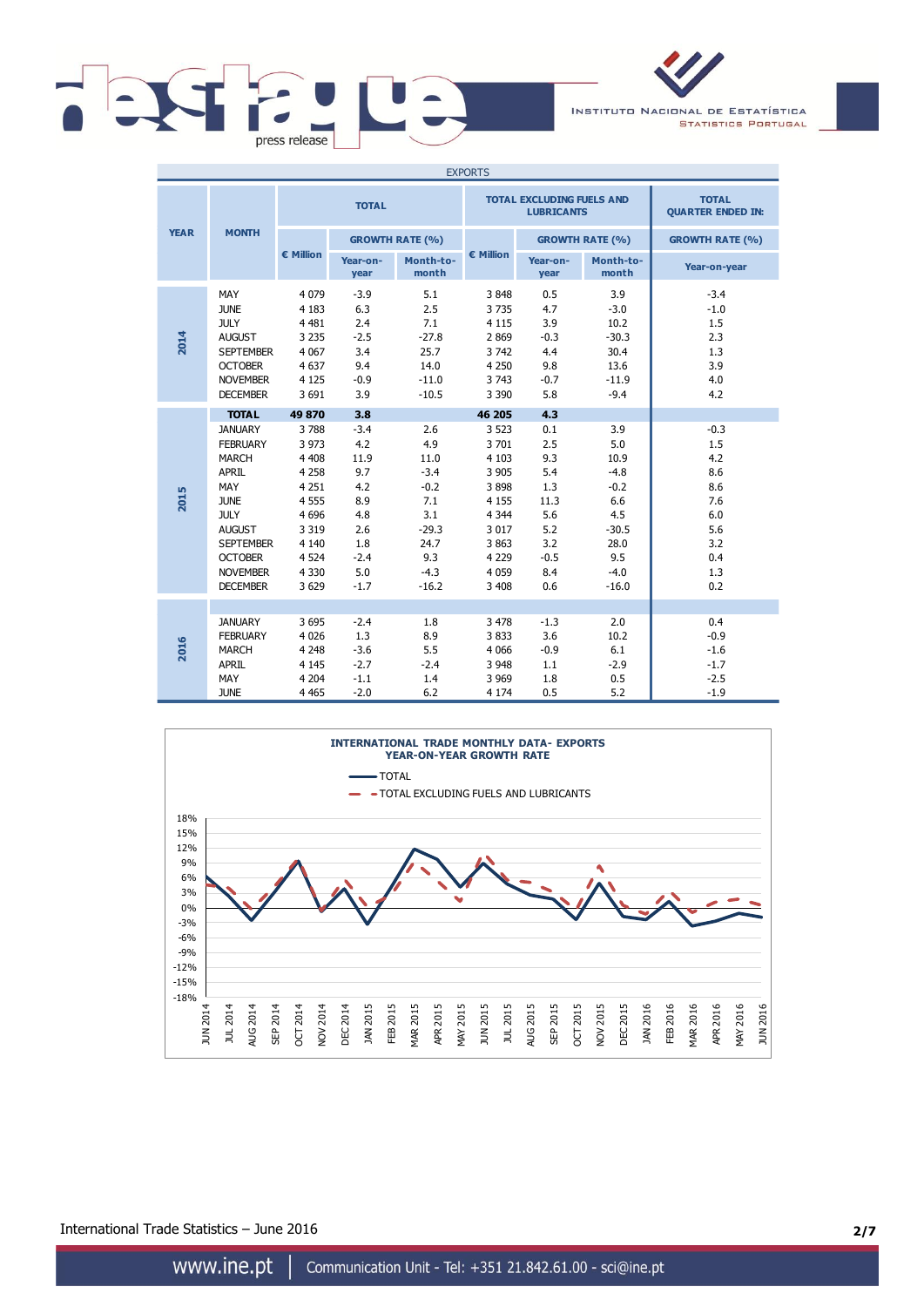

INSTITUTO NACIONAL DE ESTATÍSTICA **STATISTICS PORTUGAL** 

| <b>IMPORTS</b> |                                                                                                                                                                                                                     |                                                                                                                                        |                                                                                                           |                                                                                                    |                                                                                                                                       |                                                                                               |                                                                                                       |                                                                                                        |
|----------------|---------------------------------------------------------------------------------------------------------------------------------------------------------------------------------------------------------------------|----------------------------------------------------------------------------------------------------------------------------------------|-----------------------------------------------------------------------------------------------------------|----------------------------------------------------------------------------------------------------|---------------------------------------------------------------------------------------------------------------------------------------|-----------------------------------------------------------------------------------------------|-------------------------------------------------------------------------------------------------------|--------------------------------------------------------------------------------------------------------|
|                |                                                                                                                                                                                                                     | <b>TOTAL</b>                                                                                                                           |                                                                                                           |                                                                                                    |                                                                                                                                       | <b>TOTAL EXCLUDING FUELS AND</b><br><b>LUBRICANTS</b>                                         | <b>TOTAL</b><br><b>QUARTER ENDED IN:</b>                                                              |                                                                                                        |
| <b>YEAR</b>    | <b>MONTH</b>                                                                                                                                                                                                        |                                                                                                                                        | <b>GROWTH RATE (%)</b>                                                                                    |                                                                                                    |                                                                                                                                       |                                                                                               | <b>GROWTH RATE (%)</b>                                                                                | <b>GROWTH RATE (%)</b>                                                                                 |
|                |                                                                                                                                                                                                                     | € Million                                                                                                                              | Year-on-<br>year                                                                                          | Month-to-<br>month                                                                                 | € Million                                                                                                                             | Year-on-<br>year                                                                              | Month-to-<br>month                                                                                    | Year-on-year                                                                                           |
| 2014           | MAY<br><b>JUNE</b><br><b>JULY</b><br><b>AUGUST</b><br><b>SEPTEMBER</b><br><b>OCTOBER</b><br><b>NOVEMBER</b><br><b>DECEMBER</b>                                                                                      | 5 0 2 9<br>5 0 7 2<br>5 4 5 9<br>4 1 5 2<br>5 2 4 6<br>5 5 0 8<br>4 9 2 5<br>4786                                                      | 3.1<br>10.1<br>4.6<br>$-2.2$<br>7.5<br>1.8<br>2.3<br>3.4                                                  | 10.6<br>0.9<br>7.6<br>$-23.9$<br>26.4<br>5.0<br>$-10.6$<br>$-2.8$                                  | 4 1 3 6<br>4 0 7 1<br>4 4 3 3<br>3 3 7 0<br>4 3 2 4<br>4 6 1 3<br>4 2 4 4<br>4 0 0 7                                                  | 5.3<br>8.2<br>7.6<br>4.6<br>10.1<br>7.6<br>4.8<br>$-0.3$                                      | 3.5<br>$-1.6$<br>8.9<br>$-24.0$<br>28.3<br>6.7<br>$-8.0$<br>$-5.6$                                    | $-0.1$<br>2.2<br>5.8<br>4.4<br>3.6<br>2.5<br>3.8<br>2.5                                                |
| 2015           | <b>TOTAL</b><br><b>JANUARY</b><br><b>FEBRUARY</b><br><b>MARCH</b><br><b>APRIL</b><br>MAY<br><b>JUNE</b><br><b>JULY</b><br><b>AUGUST</b><br><b>SEPTEMBER</b><br><b>OCTOBER</b><br><b>NOVEMBER</b><br><b>DECEMBER</b> | 60 242<br>4 4 2 1<br>4 4 8 0<br>5 3 1 5<br>5 2 4 3<br>5 3 5 2<br>5 4 1 1<br>5 4 1 0<br>4 2 1 3<br>5 2 1 6<br>5 3 3 6<br>5 0 27<br>4818 | 2.0<br>$-10.0$<br>$-3.6$<br>11.9<br>15.3<br>6.4<br>6.7<br>$-0.9$<br>1.5<br>$-0.6$<br>$-3.1$<br>2.1<br>0.7 | $-7.6$<br>1.3<br>18.7<br>$-1.4$<br>2.1<br>1.1<br>0.0<br>$-22.1$<br>23.8<br>2.3<br>$-5.8$<br>$-4.2$ | 52 344<br>3795<br>4 0 2 1<br>4 6 5 6<br>4 4 8 9<br>4 4 1 9<br>4 6 7 2<br>4 6 9 1<br>3 5 4 7<br>4 602<br>4 7 1 3<br>4 4 6 7<br>4 2 7 1 | 6.8<br>$-1.0$<br>6.3<br>11.3<br>12.4<br>6.9<br>14.8<br>5.8<br>5.2<br>6.4<br>2.2<br>5.3<br>6.6 | $-5.3$<br>5.9<br>15.8<br>$-3.6$<br>$-1.6$<br>5.7<br>0.4<br>$-24.4$<br>29.7<br>2.4<br>$-5.2$<br>$-4.4$ | $-1.5$<br>$-3.5$<br>$-0.6$<br>7.8<br>11.1<br>9.3<br>3.9<br>2.4<br>$-0.1$<br>$-0.9$<br>$-0.6$<br>$-0.3$ |
| 2016           | <b>JANUARY</b><br><b>FEBRUARY</b><br><b>MARCH</b><br><b>APRIL</b><br>MAY<br><b>JUNE</b>                                                                                                                             | 4 3 6 5<br>4 7 1 4<br>5 3 1 1<br>4 8 7 1<br>5 1 5 0<br>5 3 8 8                                                                         | $-1.3$<br>5.2<br>$-0.1$<br>$-7.1$<br>$-3.8$<br>$-0.4$                                                     | $-9.4$<br>8.0<br>12.7<br>$-8.3$<br>5.7<br>4.6                                                      | 4 0 0 0<br>4 3 2 4<br>4 8 22<br>4 4 7 7<br>4711<br>4 8 4 3                                                                            | 5.4<br>7.5<br>3.6<br>$-0.3$<br>6.6<br>3.6                                                     | $-6.3$<br>8.1<br>11.5<br>$-7.2$<br>5.2<br>2.8                                                         | 0.5<br>1.5<br>1.2<br>$-0.9$<br>$-3.6$<br>$-3.7$                                                        |



International Trade Statistics – June 2016 **3/7**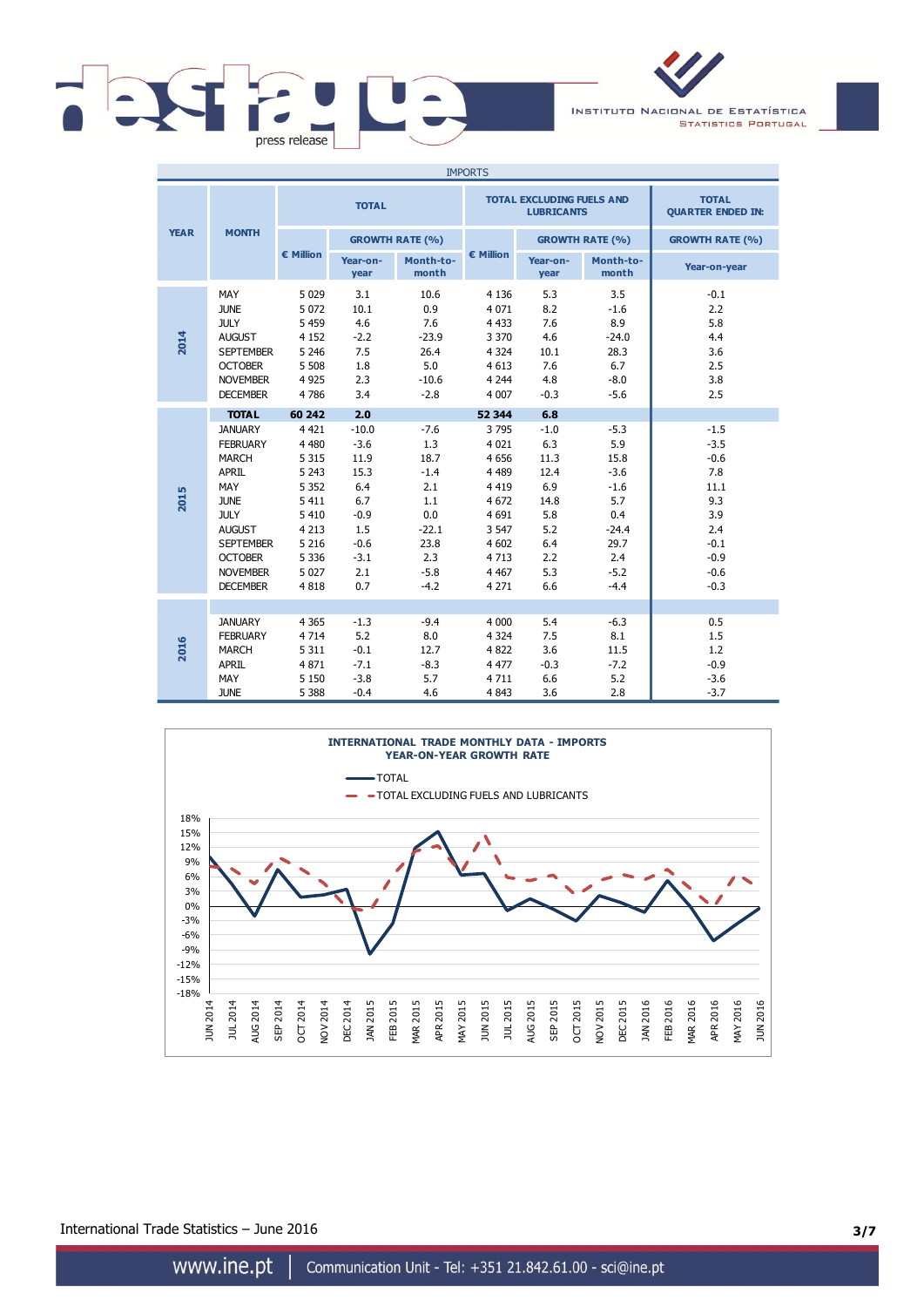

**In June 2016**, the **trade balance** deficit reached EUR 924 million, which stood for an increase of EUR 68 million in comparison with June 2015.

Excluding Fuels and lubricants, trade balance stood at EUR -668 million **in June 2016**, corresponding to an increase of EUR 151 million in the trade deficit vis-à-vis June 2015.

| <b>TRADE BALANCE</b> |                                                                                                                                                                                                            |                                                                                                                         |                                                                                         |                                                                                                   |                                                                                                                      |                                                                                                            |                                                                                                           |                                                                                         |
|----------------------|------------------------------------------------------------------------------------------------------------------------------------------------------------------------------------------------------------|-------------------------------------------------------------------------------------------------------------------------|-----------------------------------------------------------------------------------------|---------------------------------------------------------------------------------------------------|----------------------------------------------------------------------------------------------------------------------|------------------------------------------------------------------------------------------------------------|-----------------------------------------------------------------------------------------------------------|-----------------------------------------------------------------------------------------|
|                      | <b>MONTH</b>                                                                                                                                                                                               |                                                                                                                         | <b>TOTAL</b>                                                                            |                                                                                                   |                                                                                                                      | <b>TOTAL EXCLUDING FUELS AND</b><br><b>LUBRICANTS</b>                                                      | <b>TOTAL</b><br><b>QUARTER ENDED IN:</b>                                                                  |                                                                                         |
| <b>YEAR</b>          |                                                                                                                                                                                                            |                                                                                                                         |                                                                                         | GROWTH (10 <sup>6</sup> Eur)                                                                      |                                                                                                                      |                                                                                                            | GROWTH (10 <sup>6</sup> Eur)                                                                              | GROWTH (10 <sup>6</sup> Eur)                                                            |
|                      |                                                                                                                                                                                                            | € Million                                                                                                               | Year-on-<br>year                                                                        | Month-to-<br>month                                                                                | € Million                                                                                                            | Year-on-<br>year                                                                                           | Month-to-<br>month                                                                                        | Year-on-year                                                                            |
| 2014                 | <b>MAY</b><br><b>JUNE</b><br><b>JULY</b><br><b>AUGUST</b><br><b>SEPTEMBER</b><br><b>OCTOBER</b><br><b>NOVEMBER</b><br><b>DECEMBER</b>                                                                      | $-950$<br>$-889$<br>$-978$<br>$-916$<br>$-1178$<br>$-871$<br>$-800$<br>$-1095$                                          | $-316$<br>$-217$<br>$-138$<br>8<br>$-230$<br>299<br>$-148$<br>$-18$                     | $-283$<br>61<br>$-89$<br>61<br>$-262$<br>307<br>71<br>$-295$                                      | $-287$<br>$-336$<br>$-319$<br>$-501$<br>$-582$<br>$-362$<br>$-501$<br>$-617$                                         | $-190$<br>$-141$<br>$-158$<br>$-157$<br>$-236$<br>53<br>$-220$<br>199                                      | 3<br>$-49$<br>18<br>$-183$<br>$-81$<br>220<br>$-138$<br>$-117$                                            | $-398$<br>$-439$<br>$-670$<br>$-346$<br>$-360$<br>77<br>$-79$<br>133                    |
|                      | <b>TOTAL</b>                                                                                                                                                                                               | $-10371$                                                                                                                | 607                                                                                     |                                                                                                   | $-6138$                                                                                                              | $-1424$                                                                                                    |                                                                                                           |                                                                                         |
| 2015                 | <b>JANUARY</b><br><b>FEBRUARY</b><br><b>MARCH</b><br><b>APRIL</b><br><b>MAY</b><br><b>JUNE</b><br><b>JULY</b><br><b>AUGUST</b><br><b>SEPTEMBER</b><br><b>OCTOBER</b><br><b>NOVEMBER</b><br><b>DECEMBER</b> | $-633$<br>$-507$<br>$-907$<br>$-985$<br>$-1101$<br>$-856$<br>$-713$<br>$-894$<br>$-1076$<br>$-812$<br>$-697$<br>$-1189$ | 358<br>326<br>$-98$<br>$-318$<br>$-151$<br>33<br>264<br>22<br>102<br>60<br>103<br>$-94$ | 462<br>126<br>$-400$<br>$-77$<br>$-116$<br>245<br>143<br>$-181$<br>$-182$<br>264<br>115<br>$-492$ | $-273$<br>$-320$<br>$-553$<br>$-583$<br>$-521$<br>$-517$<br>$-348$<br>$-530$<br>$-738$<br>$-485$<br>$-408$<br>$-863$ | 44<br>$-149$<br>$-122$<br>$-293$<br>$-234$<br>$-181$<br>$-29$<br>$-28$<br>$-156$<br>$-122$<br>93<br>$-245$ | 345<br>$-48$<br>$-233$<br>$-31$<br>62<br>$\overline{4}$<br>170<br>$-182$<br>$-209$<br>253<br>77<br>$-455$ | 191<br>666<br>586<br>$-90$<br>$-567$<br>$-437$<br>146<br>320<br>389<br>184<br>265<br>69 |
| 2016                 | <b>JANUARY</b><br><b>FEBRUARY</b><br><b>MARCH</b><br>APRIL<br>MAY<br><b>JUNE</b>                                                                                                                           | $-670$<br>$-688$<br>$-1062$<br>$-726$<br>$-946$<br>$-924$                                                               | $-37$<br>$-181$<br>$-155$<br>259<br>155<br>$-68$                                        | 519<br>$-19$<br>$-374$<br>336<br>$-220$<br>23                                                     | $-522$<br>$-491$<br>$-756$<br>$-529$<br>$-743$<br>$-668$                                                             | $-249$<br>$-170$<br>$-204$<br>54<br>$-222$<br>$-151$                                                       | 341<br>31<br>$-266$<br>227<br>$-213$<br>74                                                                | $-28$<br>$-312$<br>$-373$<br>$-77$<br>259<br>346                                        |



International Trade Statistics – June 2016 **4/7**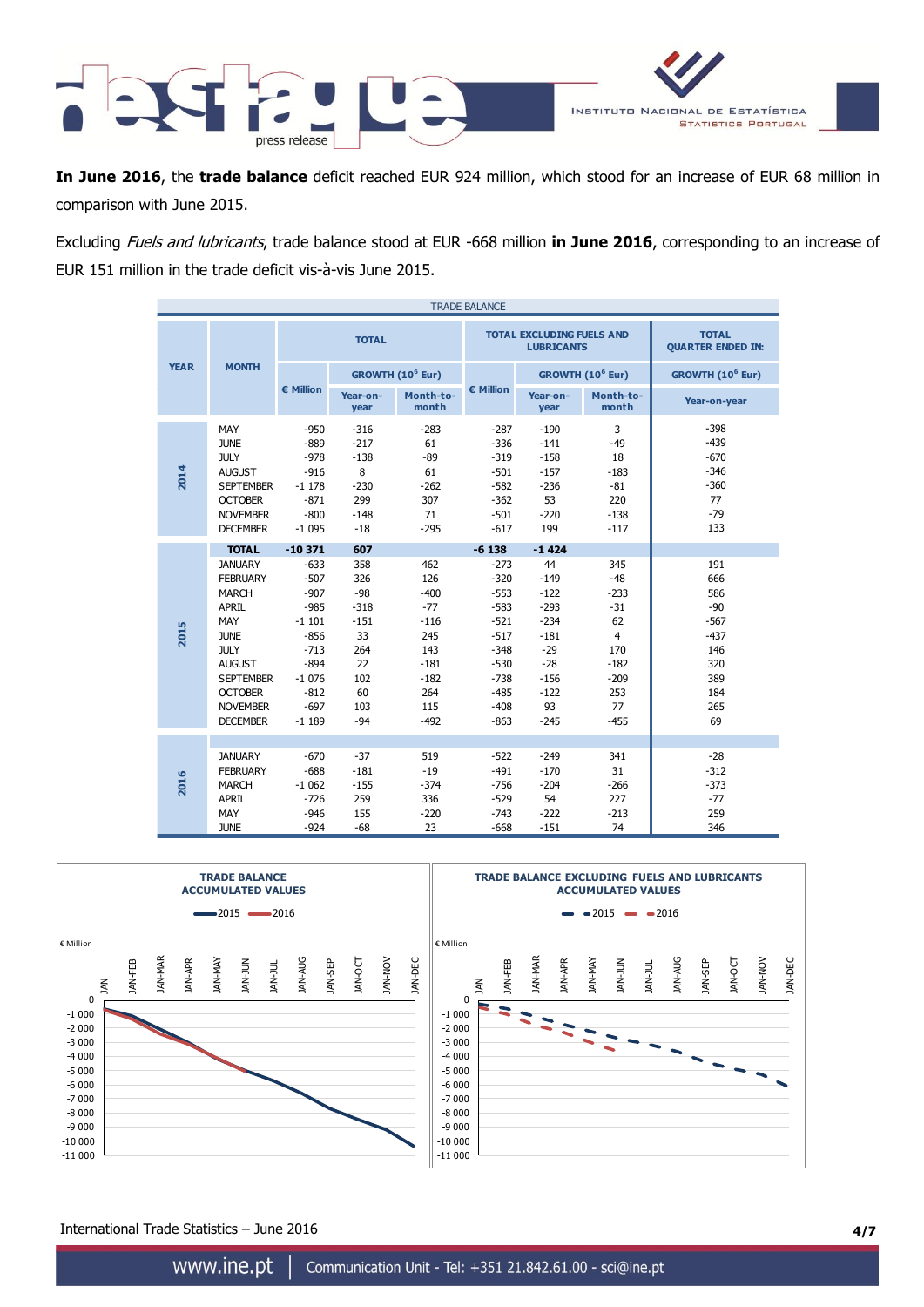



# **BROAD ECONOMIC CATEGORIES**

In **June 2016**, in both **exports** and **imports** the emphasis clearly went to the steep reduction in Fuels and lubricants (-27.4% and -26.2% respectively) when compared with June 2015. Contrary to this outcome, it should also be noted the increase in exports of Food and beverages (+4.7%) and in imports of Transport equipment and accessories (+25.0%), mainly Other transport equipment (+129.9%), namely Aeroplanes from Brazil and the United States, and Consumer goods (+8.5%).

| <b>EXPORTS BY BEC</b>                                 |                    |                            |                        |               |                    |                    |               |                              |
|-------------------------------------------------------|--------------------|----------------------------|------------------------|---------------|--------------------|--------------------|---------------|------------------------------|
| <b>BROAD ECONOMIC CATEGORIES</b>                      |                    |                            | <b>REFERENCE MONTH</b> |               |                    |                    |               |                              |
|                                                       |                    | <b>GROWTH</b><br>€ Million |                        |               | € Million          |                    |               | <b>GROWTH</b><br><b>RATE</b> |
|                                                       | <b>JUN</b><br>2016 | <b>JUN</b><br>2015         | <b>GROWTH</b>          | $\frac{0}{0}$ | <b>JUN</b><br>2016 | <b>JUN</b><br>2015 | <b>GROWTH</b> | $\frac{9}{6}$                |
| <b>FOOD AND BEVERAGES</b>                             | 443                | 424                        | 20                     | 4.7           | 1 2 9 9            | 1 2 5 1            | 48            | 3.9                          |
|                                                       |                    |                            |                        |               |                    |                    |               |                              |
| PRIMARY                                               | 121                | 123                        | $-2$                   | $-2.0$        | 374                | 372                | 2             | 0.6                          |
| <b>PROCESSED</b>                                      | 323                | 301                        | 22                     | 7.4           | 926                | 879                | 46            | 5.2                          |
| INDUSTRIAL SUPPLIES NOT ELSEWHERE SPECIFIED           | 1 4 7 6            | 1 5 2 0                    | $-43$                  | $-2.9$        | 4 3 3 0            | 4 4 4 8            | $-118$        | $-2.6$                       |
| PRIMARY                                               | 108                | 119                        | $-11$                  | $-9.5$        | 309                | 369                | $-60$         | $-16.4$                      |
| <b>PROCESSED</b>                                      | 1 3 6 9            | 1 4 0 1                    | $-32$                  | $-2.3$        | 4 0 2 2            | 4 0 7 9            | $-57$         | $-1.4$                       |
|                                                       |                    |                            |                        |               |                    |                    |               |                              |
| <b>FUELS AND LUBRICANTS</b>                           | 291                | 400                        | $-110$                 | $-27.4$       | 724                | 1 1 0 6            | $-382$        | $-34.6$                      |
| PRIMARY                                               | $\mathbf{0}$       | $\Omega$                   | $\Omega$               | 76.2          | 1                  | $\Omega$           | $\Omega$      | 42.5                         |
| <b>PROCESSED</b>                                      | 290                | 400                        | $-110$                 | $-27.5$       | 723                | 1 1 0 6            | $-383$        | $-34.6$                      |
| CAPITAL GOODS, AND PARTS AND ACCESSORIES THEREOF (1)  | 575                | 566                        | 8                      | 1.5           | 1 7 1 5            | 1655               | 60            | 3.6                          |
| CAPITAL GOODS (1)                                     | 339                | 337                        | 2                      | 0.5           | 1 0 1 7            | 997                | 21            | 2.1                          |
| PARTS AND ACCESSORIES                                 | 236                | 230                        | 6                      | 2.8           | 698                | 659                | 39            | 6.0                          |
| TRANSPORT EQUIPMENT AND PARTS AND ACCESSORIES THEREOF | 749                | 742                        | $\overline{7}$         | 0.9           | 2 1 6 2            | 2 1 4 2            | 20            | 1.0                          |
| PASSENGER MOTOR CARS                                  | 190                | 207                        | $-18$                  | $-8.5$        | 550                | 641                | $-92$         | $-14.3$                      |
| <b>OTHER</b>                                          | 93                 | 115                        | $-22$                  | $-18.9$       | 277                | 301                | $-24$         | $-7.9$                       |
| PARTS AND ACCESSORIES                                 | 466                | 420                        | 46                     | 11.0          | 1 3 3 6            | 1 200              | 136           | 11.3                         |
|                                                       |                    |                            |                        |               |                    |                    |               |                              |
| CONSUMER GOODS NOT ELSEWHERE SPECIFIED                | 927                | 898                        | 29                     | 3.3           | 2 5 6 9            | 2 4 4 8            | 121           | 5.0                          |
| <b>DURABLE</b>                                        | 113                | 110                        | 3                      | 3.1           | 341                | 316                | 25            | 7.9                          |
| <b>SEMI-DURABLE</b>                                   | 503                | 492                        | 11                     | 2.3           | 1 3 4 5            | 1 2 7 6            | 69            | 5.4                          |
| <b>NON-DURABLE</b>                                    | 311                | 296                        | 15                     | 5.0           | 883                | 856                | 27            | 3.1                          |
| GOODS NOT ELSEWHERE SPECIFIED                         | $\overline{4}$     | 5                          | $-1$                   | $-26.2$       | 14                 | 14                 | $\Omega$      | 0.5                          |
| (1) - EXCEPT TRANSPORT EQUIPMENT                      |                    |                            |                        |               |                    |                    |               |                              |

| <b>IMPORTS BY BEC</b>                                 |                    |                    |                        |                              |                          |                    |                |                              |
|-------------------------------------------------------|--------------------|--------------------|------------------------|------------------------------|--------------------------|--------------------|----------------|------------------------------|
|                                                       |                    |                    | <b>REFERENCE MONTH</b> |                              | <b>OUARTER ENDED IN:</b> |                    |                |                              |
| <b>BROAD ECONOMIC CATEGORIES</b>                      |                    | € Million          |                        | <b>GROWTH</b><br><b>RATE</b> | € Million                |                    |                | <b>GROWTH</b><br><b>RATE</b> |
|                                                       | <b>JUN</b><br>2016 | <b>JUN</b><br>2015 | <b>GROWTH</b>          | $\frac{0}{0}$                | <b>JUN</b><br>2016       | <b>JUN</b><br>2015 | <b>GROWTH</b>  | $\frac{9}{6}$                |
|                                                       | 712                | 715                | $-3$                   | $-0.4$                       |                          |                    | $-19$          | $-0.9$                       |
| <b>FOOD AND BEVERAGES</b>                             |                    |                    |                        |                              | 2 0 8 0                  | 2 0 9 9            |                |                              |
| PRIMARY                                               | 302                | 292                | 10                     | 3.4                          | 901                      | 916                | $-15$          | $-1.6$                       |
| <b>PROCESSED</b>                                      | 410                | 422                | $-13$                  | $-3.0$                       | 1 1 7 9                  | 1 1 8 3            | $-4$           | $-0.3$                       |
| INDUSTRIAL SUPPLIES NOT ELSEWHERE SPECIFIED           | 1 5 5 1            | 1 604              | $-54$                  | $-3.3$                       | 4 5 4 4                  | 4 6 1 7            | $-73$          | $-1.6$                       |
| PRIMARY                                               | 164                | 159                | 5                      | 3.1                          | 441                      | 451                | $-10$          | $-2.2$                       |
| <b>PROCESSED</b>                                      | 1 3 8 7            | 1 4 4 6            | $-58$                  | $-4.0$                       | 4 1 0 3                  | 4 1 6 6            | $-63$          | $-1.5$                       |
|                                                       |                    |                    |                        |                              |                          |                    |                |                              |
| <b>FUELS AND LUBRICANTS</b>                           | 546                | 739                | $-193$                 | $-26.2$                      | 1 3 7 9                  | 2 4 2 6            | $-1048$        | $-43.2$                      |
| PRIMARY                                               | 432                | 599                | $-167$                 | $-27.9$                      | 1 0 4 4                  | 1925               | $-881$         | $-45.8$                      |
| <b>PROCESSED</b>                                      | 114                | 140                | $-26$                  | $-18.7$                      | 335                      | 501                | $-167$         | $-33.3$                      |
| CAPITAL GOODS, AND PARTS AND ACCESSORIES THEREOF (1)  | 779                | 810                | $-31$                  | $-3.9$                       | 2 2 5 9                  | 2 2 3 6            | 22             | 1.0                          |
| CAPITAL GOODS (1)                                     | 445                | 512                | $-67$                  | $-13.2$                      | 1 2 9 3                  | 1 3 8 4            | $-91$          | $-6.6$                       |
| PARTS AND ACCESSORIES                                 | 334                | 298                | 36                     | 12.1                         | 965                      | 852                | 113            | 13.3                         |
|                                                       |                    |                    |                        |                              |                          |                    |                |                              |
| TRANSPORT EQUIPMENT AND PARTS AND ACCESSORIES THEREOF | 964                | 772                | 193                    | 25.0                         | 2 786                    | 2 3 7 0            | 417            | 17.6                         |
| PASSENGER MOTOR CARS                                  | 380                | 326                | 53                     | 16.4                         | 1 1 5 3                  | 970                | 183            | 18.9                         |
| <b>OTHER</b>                                          | 187                | 81                 | 106                    | 129.9                        | 522                      | 311                | 210            | 67.5                         |
| PARTS AND ACCESSORIES                                 | 398                | 364                | 34                     | 9.3                          | 1 1 1 1                  | 1 0 8 8            | 23             | 2.1                          |
|                                                       |                    |                    |                        |                              |                          |                    |                |                              |
| CONSUMER GOODS NOT ELSEWHERE SPECIFIED                | 835                | 770                | 65                     | 8.5                          | 2 3 5 8                  | 2 2 5 6            | 102            | 4.5                          |
| <b>DURABLE</b>                                        | 141                | 123                | 18                     | 14.7                         | 393                      | 348                | 45             | 12.9                         |
| <b>SEMI-DURABLE</b>                                   | 319                | 277                | 42                     | 15.3                         | 883                      | 780                | 103            | 13.2                         |
| <b>NON-DURABLE</b>                                    | 375                | 370                | 5                      | 1.3                          | 1 0 8 2                  | 1 1 2 9            | $-47$          | $-4.1$                       |
| <b>GOODS NOT ELSEWHERE SPECIFIED</b>                  | $\mathbf{1}$       | $\mathbf{1}$       | $\mathbf{1}$           | 71.5                         | $\overline{4}$           | $\overline{2}$     | $\overline{2}$ | 127.1                        |
| (1) - EXCEPT TRANSPORT EOUIPMENT                      |                    |                    |                        |                              |                          |                    |                |                              |

International Trade Statistics – June 2016 **5/7**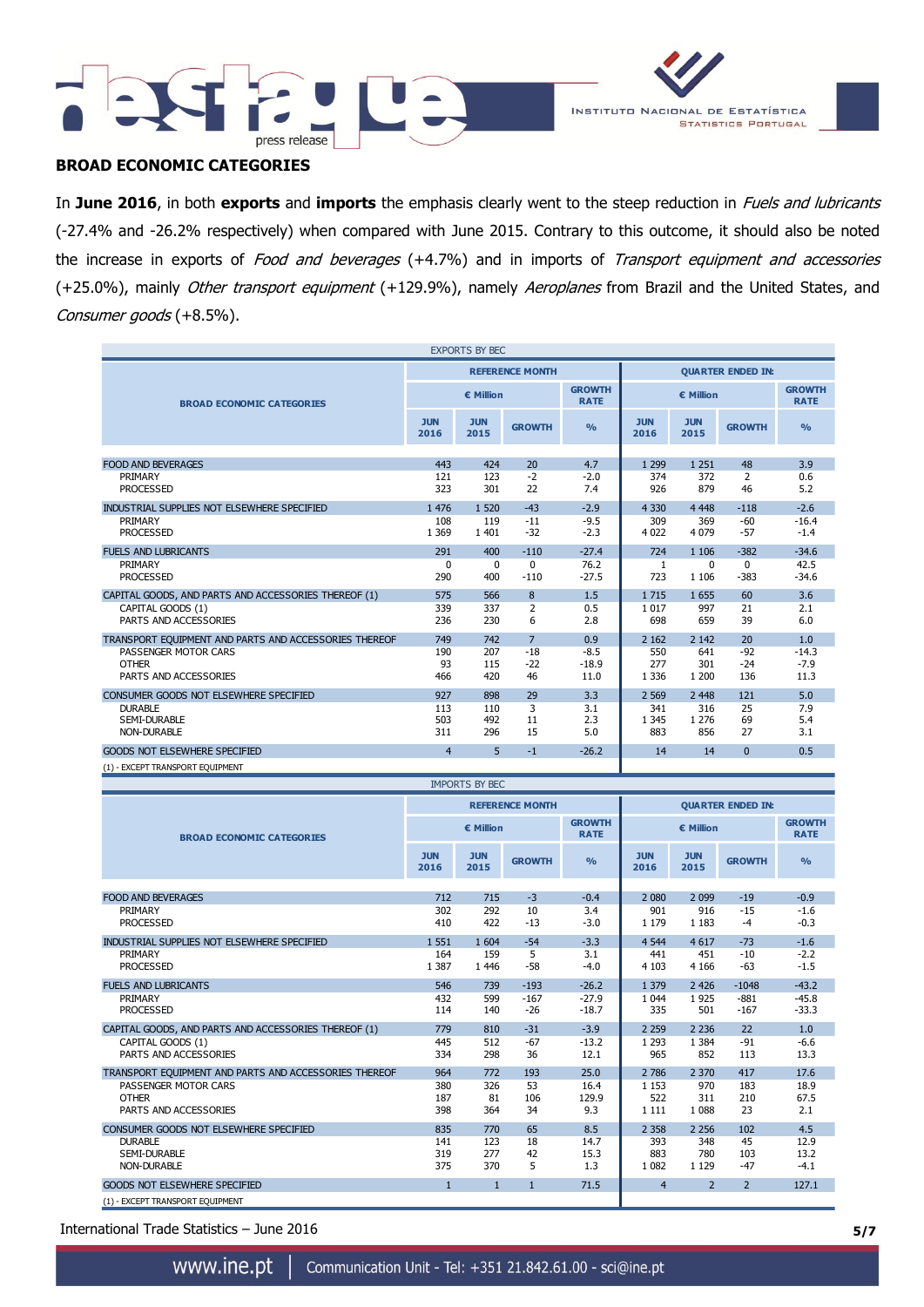



### **COUNTRIES**

Among the main countries of destination in 2015, in **June 2016**, the emphasis went to the year-on-year reductions recorded in exports to Angola (-42.0%), China (-39.5%) and the Netherlands (-22.1%).

In the 1<sup>st</sup> semester 2016, exports decreased by 1.8% compared to the 1<sup>st</sup> semester 2015, mainly as a result of the decreases in exports to Angola (-44.5%) and China (-36.4%). Excluding transactions for these two partners exports increased by 0.8%.

With regard to imports, in **June 2016** there was a clear decrease of Angola (-55.6%) when compared to the same month of 2015 and, on the other hand, there was an increase in imports from Germany (+11.2%) and the United States (+62.2%).

Imports decreased by 1.4% in the 1<sup>st</sup> semester 2016 when compared to the same period of 2015. The main contribution for this evolution was the reduction of imports from Angola (-49.6%). Imports excluding transactions to this country decreased by 0.3%.

| EXPORTS BY COUNTRIES AND ECONOMIC ZONES  |                    |                    |                        |                              |                    |                          |               |                              |
|------------------------------------------|--------------------|--------------------|------------------------|------------------------------|--------------------|--------------------------|---------------|------------------------------|
|                                          |                    |                    | <b>REFERENCE MONTH</b> |                              |                    | <b>QUARTER ENDED IN:</b> |               |                              |
| <b>COUNTRIES AND ECONOMIC ZONES</b>      | € Million          |                    |                        | <b>GROWTH</b><br><b>RATE</b> | € Million          |                          |               | <b>GROWTH</b><br><b>RATE</b> |
|                                          | <b>JUN</b><br>2016 | <b>JUN</b><br>2015 | <b>GROWTH</b>          | O <sub>0</sub>               | <b>JUN</b><br>2016 | <b>JUN</b><br>2015       | <b>GROWTH</b> | O <sub>0</sub>               |
|                                          |                    |                    |                        |                              |                    |                          |               |                              |
| <b>MAIN PARTNER COUNTRIES IN 2015:</b>   |                    |                    |                        |                              |                    |                          |               |                              |
| <b>ES SPAIN</b>                          | 1 1 5 3            | 1 1 4 9            | 4                      | 0.3                          | 3 4 1 0            | 3 2 9 9                  | 111           | 3.4                          |
| FR FRANCE                                | 600                | 546                | 54                     | 9.8                          | 1676               | 1 5 6 3                  | 113           | 7.3                          |
| DE GERMANY                               | 523                | 517                | 5                      | 1.0                          | 1 5 6 1            | 1571                     | -9            | $-0.6$                       |
| <b>GB UNITED KINGDOM</b>                 | 316                | 279                | 37                     | 13.3                         | 918                | 816                      | 102           | 12.5                         |
| US UNITED STATES                         | 255                | 240                | 15                     | 6.1                          | 663                | 694                      | $-30$         | $-4.4$                       |
| AO ANGOLA                                | 101                | 174                | $-73$                  | $-42.0$                      | 293                | 522                      | $-229$        | $-43.9$                      |
| <b>NL NETHERLANDS</b>                    | 156                | 200                | $-44$                  | $-22.1$                      | 438                | 542                      | $-104$        | $-19.2$                      |
| <b>IT ITALY</b>                          | 151                | 139                | 12                     | 8.8                          | 443                | 421                      | 23            | 5.4                          |
| BE BELGIUM                               | 104                | 103                | $\Omega$               | 0.4                          | 299                | 285                      | 14            | 4.8                          |
| CN CHINA                                 | 75                 | 124                | $-49$                  | $-39.5$                      | 153                | 251                      | -98           | $-39.2$                      |
| <b>TOTAL EURO ZONE</b>                   | 2 8 3 3            | 2 7 6 6            | 67                     | 2.4                          | 8 2 1 9            | 8 0 1 2                  | 207           | 2.6                          |
| TOTAL EUROPEAN UNION (28 MEMBERS STATES) | 3 3 7 0            | 3 2 7 8            | 92                     | 2.8                          | 9766               | 9 4 7 8                  | 287           | 3.0                          |
| <b>TOTAL EXTRA-EU</b>                    | 1 0 9 4            | 1 277              | $-183$                 | $-14.3$                      | 3 0 48             | 3 5 8 6                  | $-538$        | $-15.0$                      |

**GROWTH RATE GROWTH RATE JUN 2016 JUN <sup>2015</sup> GROWHT % JUN 2016 JUN <sup>2015</sup> GROWHT %** MAIN PARTNER COUNTRIES IN 2015: ES SPAIN 1 746 1 781 -35 -2.0 5 002 5 024 -22 -0.4 DE GERMANY 750 675 75 11.2 2 158 2 002 157 7.8 FR FRANCE 396 409 -13 -3.2 1 210 1 166 45 3.8 IT ITALY 282 300 -18 -6.1 835 879 -43 -4.9 NL NETHERLANDS 265 274 -9 -3.2 780 780 -1 -0.1 **GB UNITED KINGDOM** CN CHINA 153 149 4 2.8 424 396 28 7.1 BE BELGIUM 145 156 -10 -6.5 421 447 -25 -5.7 AO ANGOLA 81 183 -102 -55.6 117 470 -353 -75.1 US UNITED STATES 92 57 35 62.2 223 276 -53 -19.3 TOTAL EURO ZONE 2000 2000 2000 2000 3 738 3 753 -15 -0.4 10 816 10 827 -11 -0.1 **TOTAL EUROPEAN UNION (28 MEMBERS STATES)** 4 155 4 147 8 0.2 12 030 12 007 23 0.2 **TOTAL EXTRA-EU** 1233 1264 -31 -2.4 3379 3999 -620 -15.5 IMPORTS BY COUNTRIES AND ECONOMIC ZONES **COUNTRIES AND ECONOMIC ZONES REFERENCE MONTH**   $\parallel$  **QUARTER ENDED IN: € Million € Million**

International Trade Statistics – June 2016 **6/7**